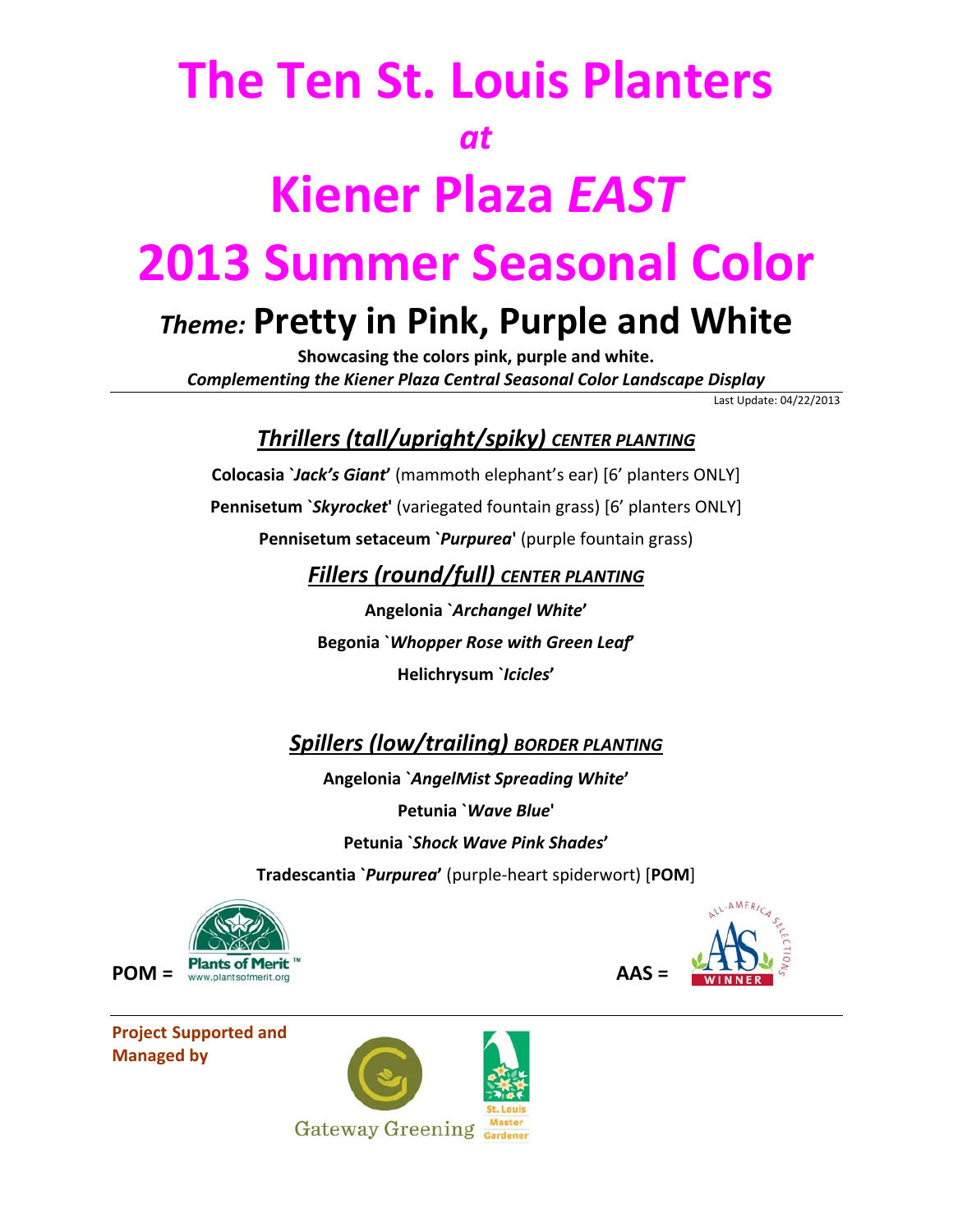## **The Four St. Louis Planters** *at* **Kiener Plaza** *CENTRAL*

# **2013 Summer Seasonal Color**

### *Theme:* **Salute to Stan**

**Celebrating the life of Stan Musial with Cardinal colors.** *Complementing the Market Street Landscape Median Seasonal Color Display*

Last Update: 04/22/2013

*Thrillers (tall/upright/spiky) CENTER PLANTING*

**Alocasia macrorrhiza** (upright elephant's ear)

*Fillers (round/full) CENTER PLANTING*

**Angelonia `***Archangel White***' Begonia `***Whopper Red with Green Leaf***' Pentas `***Graffiti Red***'**

*Spillers (low/trailing) BORDER PLANTING*

**Angelonia `***AngelMist Spreading White***' Petunia `***Shock Wave Red***' Plectranthus `***Variegatus***'** (variegated Swedish ivy)



**Project Supported and Managed by**